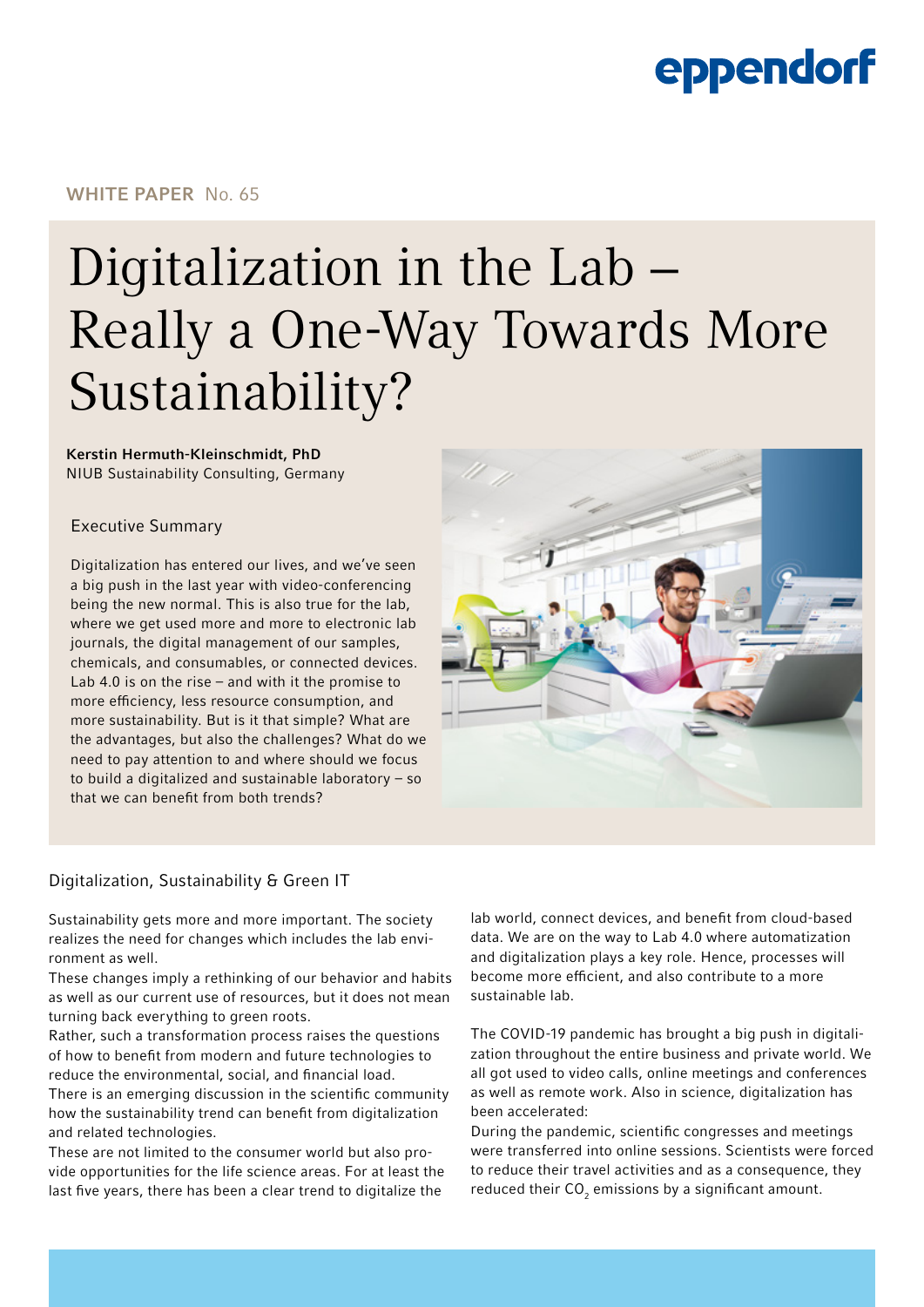#### WHITE PAPER | No. 65 | Page 2

In other words, the environment had a direct benefit. But the use of the web and its infrastructure is a big thriver for energy consumption and associated greenhouse gas

emissions. So, let's have a more differentiated view on this topic and see what the increasing use of digital instruments means for the life sciences and digitalization in the lab.

eppendorf

## Digitalization helps scientists to reduce CO $_{\textrm{\tiny{2}}}$  emissions

We as a scientific community stopped traveling and flying around the world in 2020/21. Sped up by the pandemic, meetings, congresses, and even large scientific conferences took place virtually. This saves carbon emissions but how much was really saved? The European Astronomical Society calculated the impact of "going virtual" by comparing two identical congresses of their organization, one taking place as an onsite conference in 2019 in Lyon, France, and the other which was held as a virtual event in 2020. By going virtual, the European Astronomical Society decreased the CO $_{_2}$  emissions due to non-existent travels by a

factor of 3,000 [1]. This meant that they saved about 1,854 tons of CO<sub>2</sub>. About 43% more scientists were able to join the online event. By this, the advantages of online events become obvious: Besides the environmental effect, it also saves time and financial resources as you do not travel to the event but you just can take part from wherever you are. Second, online events help people to participate who can hardly afford to join real sessions, to travel, due to budget or because of other reasons like lack of childcare [2]. Therefore, it is not only an environmental benefit but also a social benefit as more people can join online sessions.



Graphic 1: Calculation of the total and averaged individual carbon footprint for the annual meeting of the European Astronomical Society [1] which was performed onsite in 2019 and online in 2020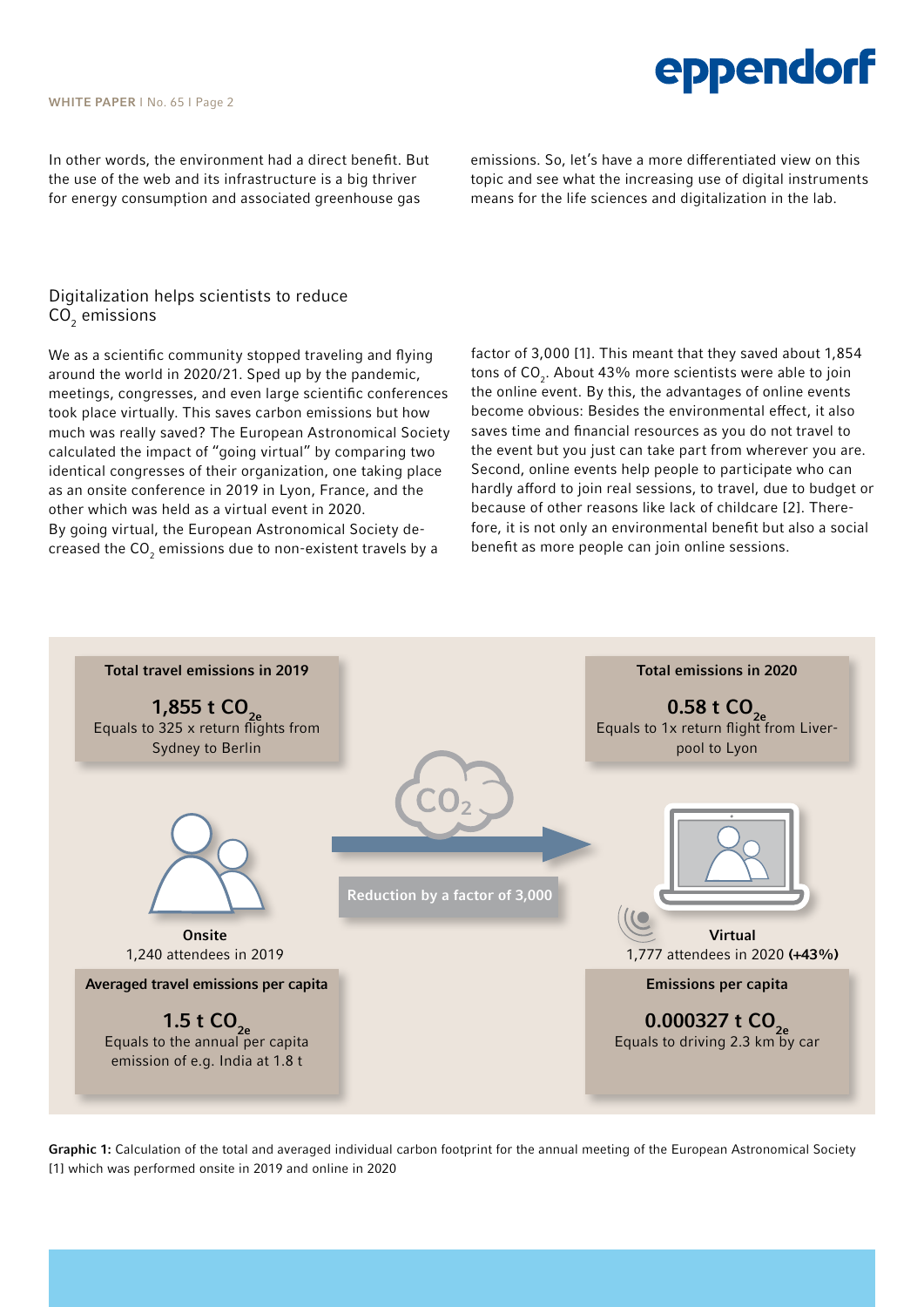But there are also challenges: Especially in the early phase of a scientific career, networking and exchange are very important for young scientists to broaden their network, initiate projects, and get themselves known inside the community. But this is not limited to the young scientists. The social aspect of direct interaction is essential in science.

Suggestions to meet these challenges are, for example, to hold big international conferences biannually – one year in live and one year virtual. This would cut the emissions by half. Another idea out of the scientific community is to orga-

#### Digitalization helps scientists in the lab to be more efficient

Digitalization is not limited to scientific exchanges or travels. Now and even more in the future, the automated and digitalized Lab 4.0 will change the scientific work substantially. Some changes already happened, but others will come in the near future.

Already today, more and more scientists store their experimental data in an electronic lab notebook (ELN) or Laboratory Information Management System (LIMS) instead of using classic paper-based lab books. The switch to the digital format, including potential challenges in the beginning, has many advantages and finally saves time. It's far easier to retrace experiments, to identify potential sources of errors when an experiment failed, or to collaborate and

## With VisioNize® Lab Suite, part of this future is already there…

Large instruments like ULT freezers, CO $_{_2}$  incubators, shakers, and centrifuges as well as smaller devices like cyclers, thermomixers, microscopes, or pipettes can already be integrated today into the lab network [3,4]. You can control and monitor your devices remotely and the overall device performance is documented in detail. Especially 24/7 instruments like freezers are critical in the lab environment. In the worst case, a failure can result in a total loss of valuable samples. VisioNize Lab Suite notifies you if there's an irregularity, like exceeding a set temperature or an instrument failure and also reminds you of scheduled services and maintenance tasks. But digitalization is not limited to instruments' safety and performance – all your experimental data as well as pre-defined device protocols will be stored and can be accessed from everywhere.

nize regional hubs, which are available by public transport to exchange personally. The international exchange between the different regional hubs will then be online [1,2].

The growing digitalization also promotes and speeds up the digital and online exchange between researchers in their research area. Scientific results can be discussed and commented within the community. This can push research forward − instead of waiting several months until results are reviewed and published.

share data inside and outside the lab. These tools like the Eppendorf eLabNext™ help to trace and track your samples and, in combination with an inventory management system, support to manage your consumables, chemicals, and solvents. The use of efficient lab data management and inventory management will even expand as more and more lab devices become connectable. An intelligent booking system supports a more efficient device usage but could also help to decrease the number of instruments in the lab as they could be shared institution-wide. In case of an instrument failure, online troubleshooting could help instantly and even support via Livestream to detect the failure cause as fast as possible. The next logical step will be online predictive maintenance to prevent failures as far as possible.

#### VisioNize Pipette Manager



Instead of adjusting your pipette volumes manually, you can define them in advance for all your connected pipettes and start immediately with your experiment. The integrated liquid manager in the software instructs you when working with liquids that differ in viscosity, volatility, surface tension, or are foam-forming liquids.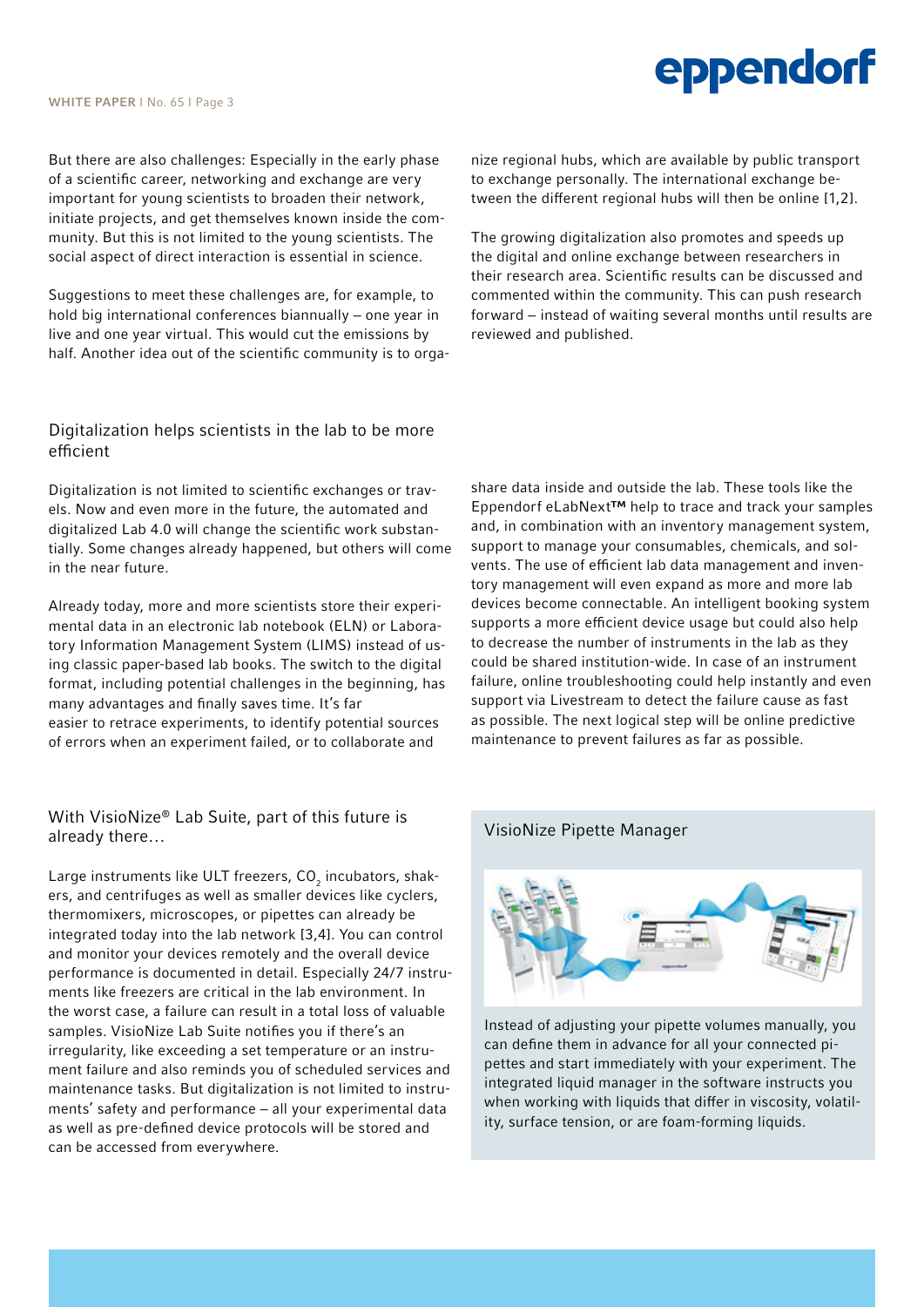WHITE PAPER | No. 65 | Page 4



Graphic 2: Connectivity of lab devices is already possible today. You can use central software solutions like VisioNize Lab Suite to monitor and manage your instruments in the lab

#### ... but this is just the beginning

With the ever-growing computing power and the enhancement of Virtual Reality and Artificial Intelligence, scientists will have far more possibilities to get more and more data – and to make them visible. Imagine, you look into complex structures, like cells, to explore its three-dimensional structure. You examine it from several angles or even dissect it layer by layer? Instead of looking on a big screen, you use VR glasses and get the feeling to be inside the cell. Although this still sounds fictional, first attempts have already been made. [5]

Artificial Intelligence and machine learning already help today in processing the big data which we get out of our experiments. In the future, AI will help modelling systems and even propose (and finally decide?) on the next steps in an experimental design [6]. Intelligent sensors allow realtime monitoring of our experiments, they will also be able to self-monitor, self-regulate or even interact with other components in the process environment to adapt to new experimental conditions at any time.

The ongoing automation of processes and experiments in the laboratory improves already today the reproducibility of experiments, diminishes the need to repeat them, and increases the safety of the users. In the future, the productivity in a lab could become higher when routine tasks are taken over by robotic systems providing scientists the role to think about experimental designs and strategies instead of working at the bench [6].

All this goes in combination with the third big trend in the context of automatization and digitalization: the miniaturization in analytics and experimental designs [6]. With the help of miniaturized instruments, applications can be developed in ever-smaller spaces while at the same time achieving ever higher throughputs.

These trends are in line with sustainability, as the monitoring of processes and experiments, as well as miniaturization, are three important principles of green chemistry [7] and green analytical chemistry [8].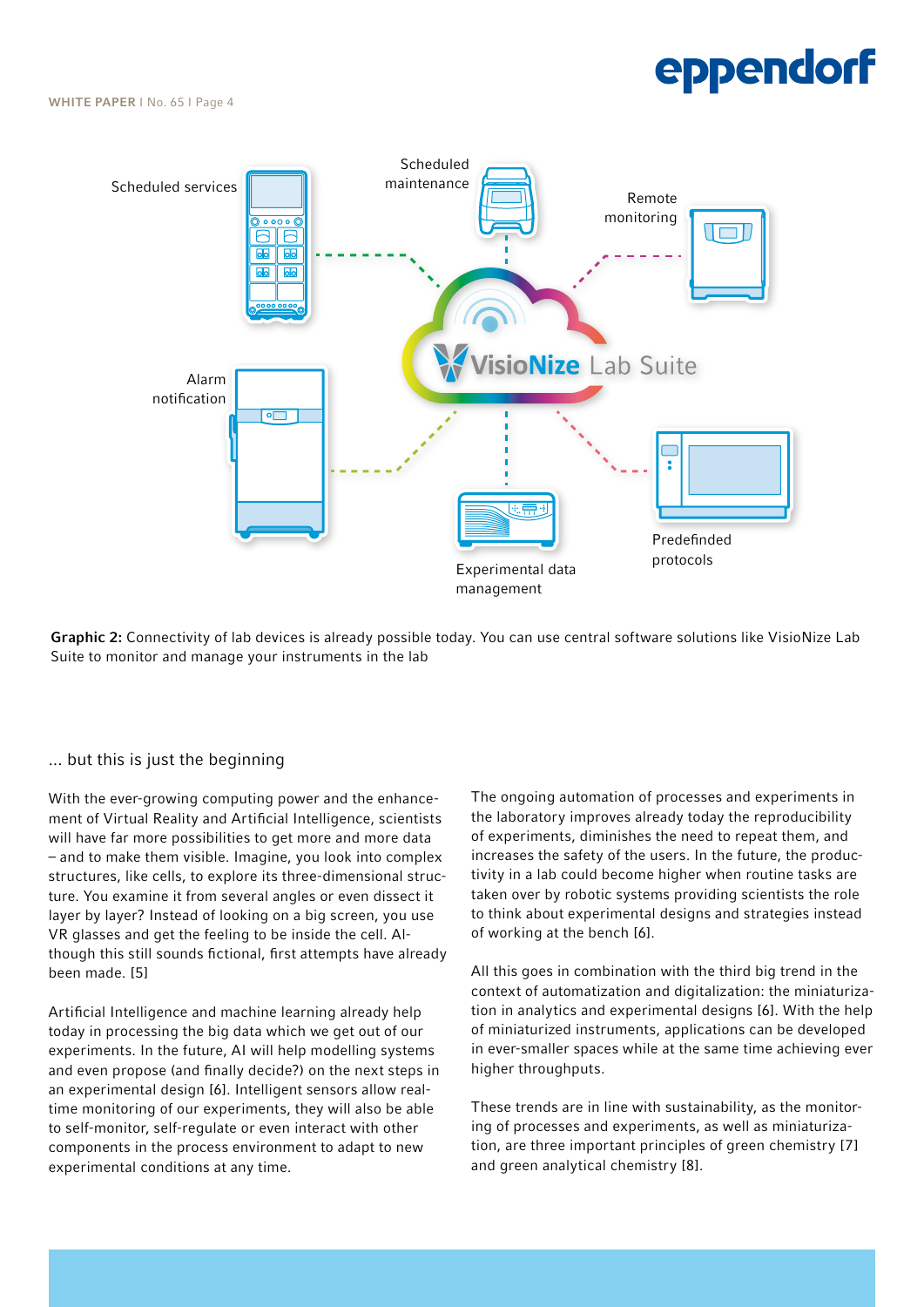#### The challenges of digitalization

We do not see the emissions which we cause when we google a scientific question, search for a definition or perform a protein BLAST search. But the use of the internet, its infrastructure, and Information Communication Technology (ICT) is a big thriver for energy consumption and greenhouse gas emissions (approx. 3,119 TWh - 3,834 TWh alone in 2020 [9]). Approximately 1,300 - 1,600 megatons of

greenhouse gas emissions are due to the use of web, servers, information and communication technology (including  $CO<sub>2</sub>$  emissions in the life cycle) [9]. Estimated, this is between 1.8% - 3.2% of the global greenhouse gas emissions [10]. If the Internet is seen as a country, it would rank 6th in terms of its greenhouse gas emissions.



Graphic 3: 52,400 Mt of greenhouse gases were emitted in 2019. Projecting emissions for 2020, the distribution per country shows, that the ICT usage is responsible for about 3% of the global greenhouse gas emissions.

#### Sources for estimation:

https://www.pbl.nl/sites/default/files/downloads/pbl-2020-trends-in-global-co2-and\_total-greenhouse-gas-emissions-2020-report\_4331.pdf https://rhg.com/research/preliminary-2020-greenhouse-gas-emissions-estimates-for-china/ https://rhg.com/research/preliminary-us-emissions-2020/ https://carbonmonitor.org/ https://www.umweltbundesamt.de/en/press/pressinformation/germanys-greenhouse-gas-emissions-down-87-percent https://www.bitkom.org/sites/default/files/2020-05/2020-05\_bitkom\_klimastudie\_digitalisierung.pdf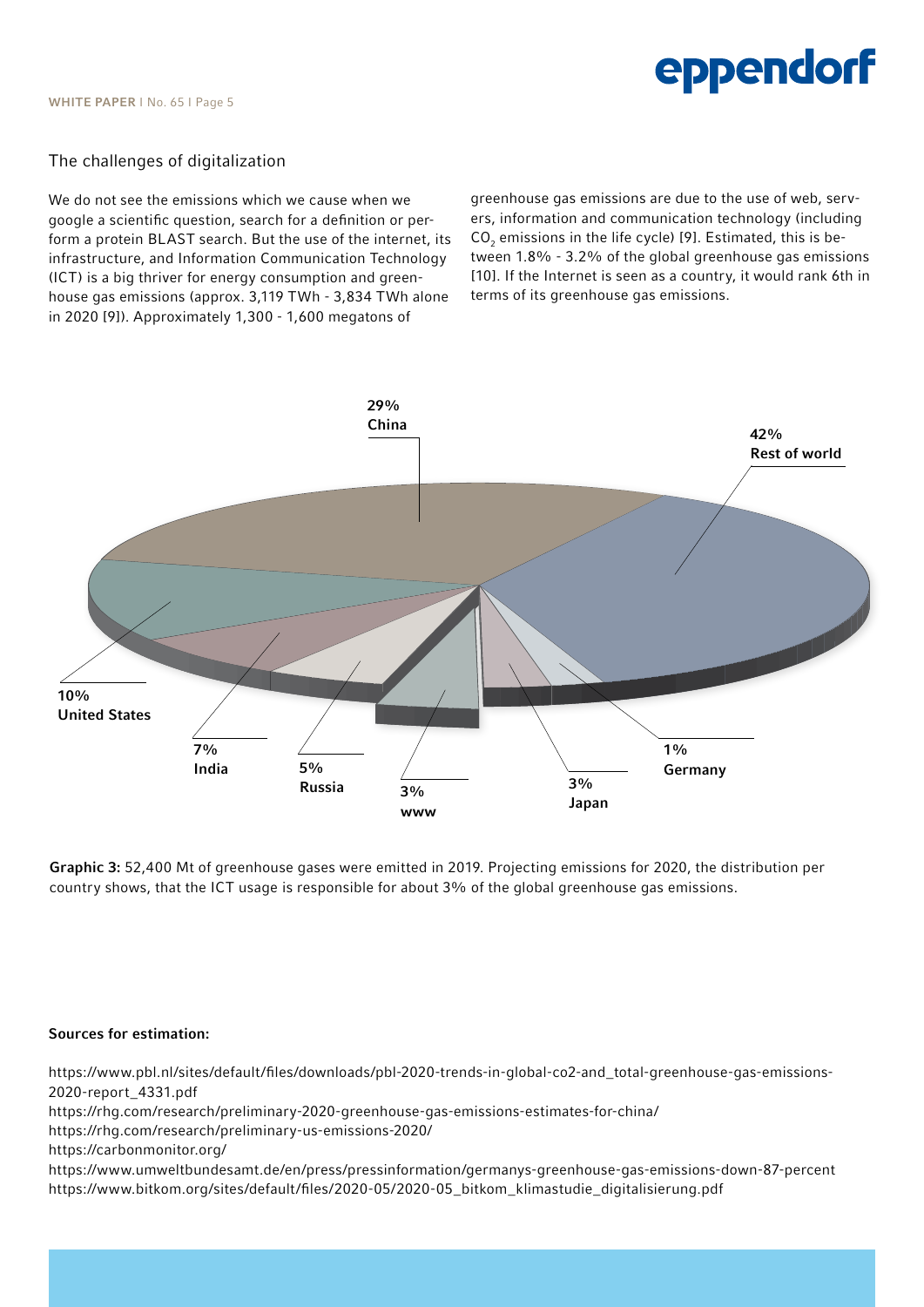Hence, what about researchers as they generate a lot of data, compare them in databases, or create compute-intensive models? This is a thriver of CO $_{\rm 2}$  emissions we should not underestimate. The Max Planck Institute of Astronomy in Heidelberg calculated its contribution in more detail and did an in-depth analysis. They realized that  $3.75$  t –  $4.5$  t of CO $_2$  emissions per researcher are related to computing resources [11]. This equals approximately to the CO $_{_2}$  per capita emission in Switzerland with 4.19 tons [12].

The high CO $_{_2}$  emission is not limited to astronomy. A recent study estimates the CO $_{\rm 2}$  emissions generated through bioinformatics: A genome-wide association analysis (GWAS) which is used to identify genetic variants across the genome could emit 4.7 kg CO<sub>2</sub> to 17.3 kg CO<sub>2</sub> for a single trait GWAS, depending on which software version is used [13]. As comparison, a passenger car emits about 14.3 kg CO $_{\rm 2}$  per 100 kilometers [14].



**Figure 4:** Research work results in different amounts of CO $_2$  emissions

If the contribution of research to  $\mathsf{CO}_2$  emissions is already high today, how will it grow with more data generation and the computing power which VR and AI require?

What about the data and virtual applications combined with the digitalized lab with all its connected devices? Required resources go beyond energy and CO<sub>2</sub>. With more and more connected devices in the lab, each device has more electronics inside – from the pipette up to the big instruments. More electronics make these devices more vulnerable and failure-prone. Repair is not so easy anymore and a newer version might have a better performance and could also be seen as the better economic choice compared to fixing the failed device. But even if an "older" instrument may still work, the software version could be outdated, not updatable, or be not integrable in the lab network. Here's the next challenge: Every device should be connected and "speak" with each other. But if there is no common standard, the smart lab could hardly become reality. This is a much-discussed issue and the lab world is working on it preferring two standards at the moment: the open-source SiLA and the industry-proven OPC UA standard. We will see which standard will prevail.

Nevertheless, within such a scenario of devices be relatively quickly outdated or incompatible with the network, the overall resource consumption will go up and overcompensate possible savings. As a problematic add-on, the use of rare elements which are essential in a wide range of electronic applications will also grow.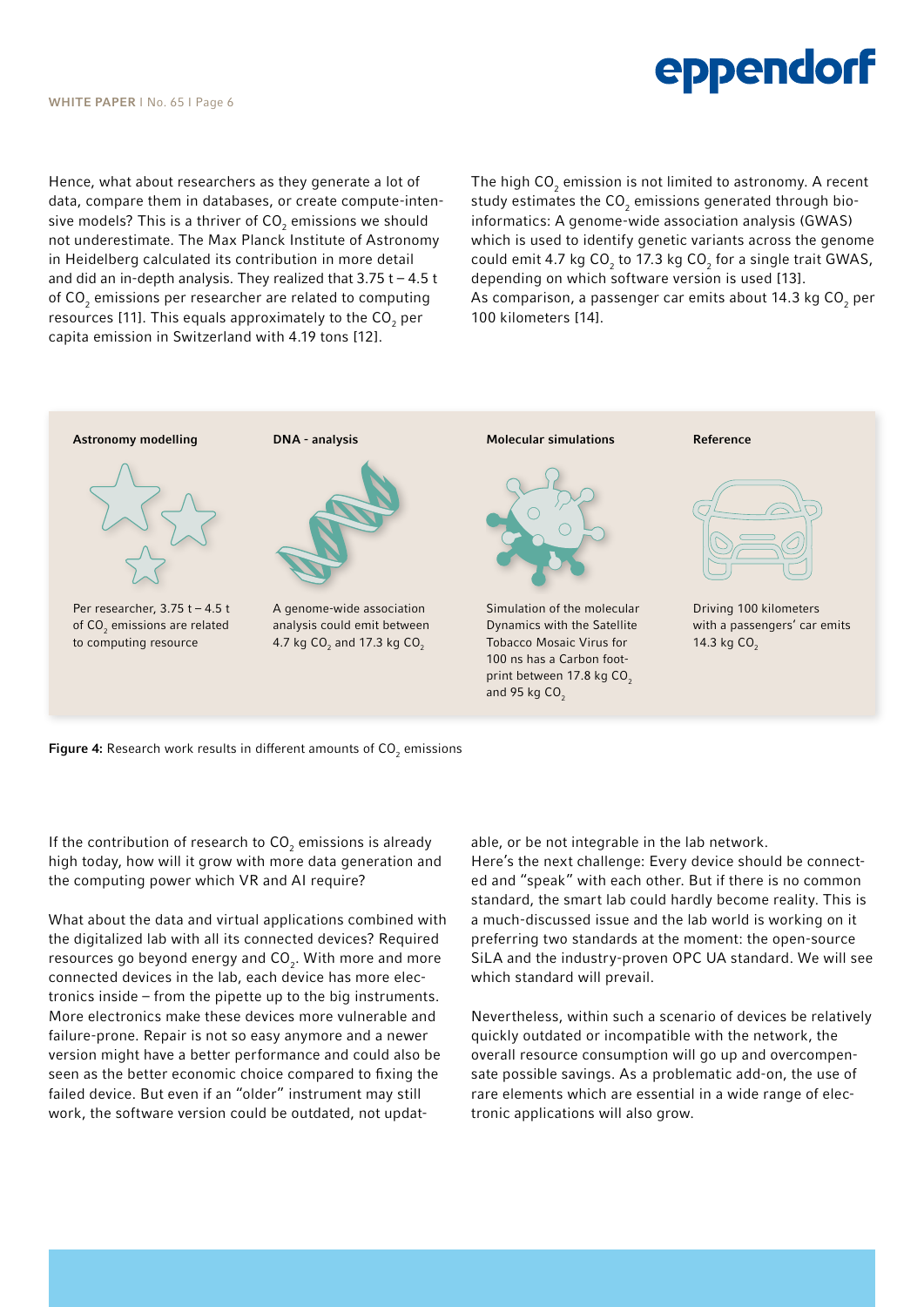### Green IT and sustainable digitalization

Digitalization is a challenge, but wisely used, it also has enormous potential and can contribute to reducing CO<sub>2</sub> emissions. According to a study, Germany can save about 33% to 49% of its CO $_{\textrm{\tiny{2}}}$  emissions by 2030, depending on the degree of digitization achieved [15]. The biggest reduction potentials are available in industrial manufacturing, followed by mobility, energy, and buildings. For example, a pharma company could reduce its energy- and CO $_{\textrm{\tiny{2}}}$  emissions by 80% by using a digital twin in the production of drugs [15].

### How can digitalization unfold its full potential?

Digitalization is based on servers. These huge data centers produce about 90% of their total greenhouse gas emissions during their use phase. By using central servers, which are operated more energy efficient than smaller local servers, and the operation with green energy, the environmental impact can be reduced significantly.

The source of power as well as the server location (environmental conditions may require active cooling) have a significant impact:

A server in Switzerland emits about 20 g CO $_{_2}$  per kWh whereas a server located in Australia emits more than 800 g CO<sub>2</sub> per kWh [16]:

Software development should consider resource consumption and efficiency. As the software controls the hardware, the controlling should be as efficient as possible to reduce energy consumption as much as possible. The choice of the programming language already impacts energy consumption [17,18]. As this is only for the specialists, it is good to know for everyone, to keep it in mind and to ask also about this aspect before deciding for or against a software.

The analysis of big data or modelling uses a lot of energy. Often, these analyses run in parallel over multiple processing cores to reduce analysis time. But this also enhances energy consumption. Nobody could wait for hours until all the data is processed. But one has to know that there's a critical balance where marginal improvements in running time mean an enormous increase in  $\mathsf{CO}_2$  emissions. Switching to a newer software version normally implies an increase in efficiency and thus energy-saving. By using a newer software version to run a GWAS analysis a user could save  $12.6$  kg  $CO<sub>2</sub>$ .

Finally, let's have a look at the hardware. Electronic devices generate over 50% of its greenhouse gas emissions during the production phase [10]. By extending the use phase, we could reduce  $\mathsf{CO}_2$  emissions the most. Before buying new devices, the repair, the upgrading, or the refitting devices



**Figure 5:** The location as well as the power source of a server have a significant impact on the CO<sub>2</sub> footprint of digital work [16]

shall have priority. To reach these goals and extend an instruments' lifetime, manufacturers have to focus on longer availability of critical spare part and the upgradability of their software.

The last point focuses on the end of a life of an electronic device. Proper recycling is key but as the recycling rate for electronic devices in the EU is less than 40%, there is still a lot of work to do. Politics is aware of these specific problems and the EU has launched a Circular Electronics Initiative for electronics and ICT [19] that will feed into the EU Industrial Strategy. This initiative includes inter alia the demand of an energy-efficient design as well as to consider the aspects of the durability of an electronic device, of its repairability and upgradability. To fulfil the last two aspects, the EU also